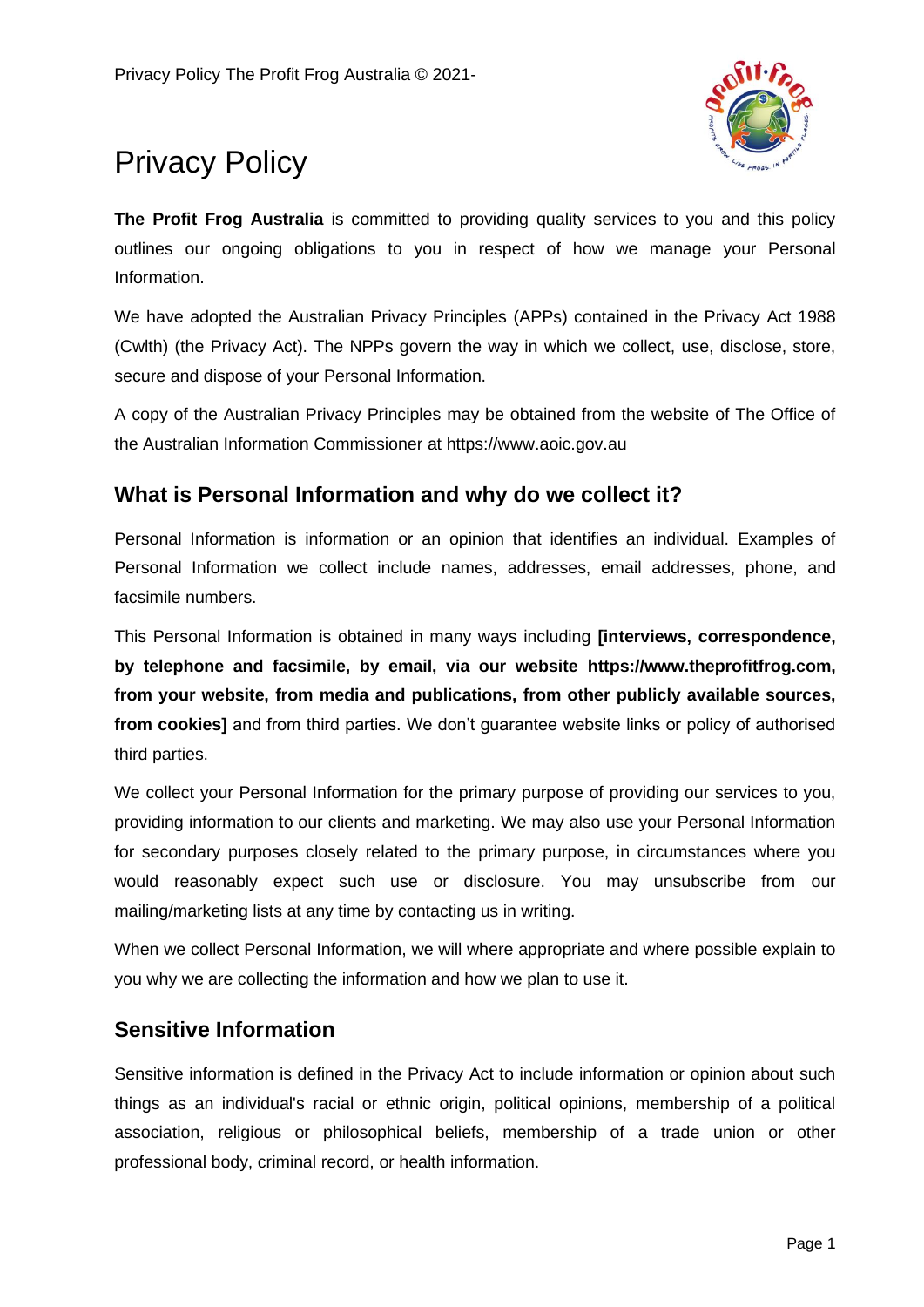Privacy Policy The Profit Frog Australia © 2021-

Sensitive information will be used by us only:

- For the primary purpose for which it was obtained
- For a secondary purpose that is directly related to the primary purpose
- With your consent; or where required or authorised by law.

# **Third Parties**

Where reasonable and practicable to do so, we will collect your Personal Information only from you. However, in some circumstances we may be provided with information by third parties. In such a case we will take reasonable steps to ensure that you are made aware of the information provided to us by the third party.

# **Disclosure of Personal Information**

Your Personal Information may be disclosed in several circumstances including the following:

- Third parties where you consent to the use or disclosure; and
- Where required or authorised by law.

#### **Security of Personal Information**

Your Personal Information is stored in a manner that reasonably protects it from misuse and loss and from unauthorized access, modification, or disclosure.

When your Personal Information is no longer needed for the purpose for which it was obtained, we will take reasonable steps to destroy or permanently de-identify your Personal Information. However, most of the Personal Information is or will be stored in client files which will be kept by us for a minimum of seven (7) years.

# **Access to your Personal Information**

You may access the Personal Information we hold about you and to update and/or correct it, subject to certain exceptions. If you wish to access your Personal Information, please contact us in writing.

**The Profit Frog Australia** will not charge any fee for your access request but may charge an administrative fee for providing a copy of your Personal Information.

To protect your Personal Information, we may require identification from you before releasing the requested information.